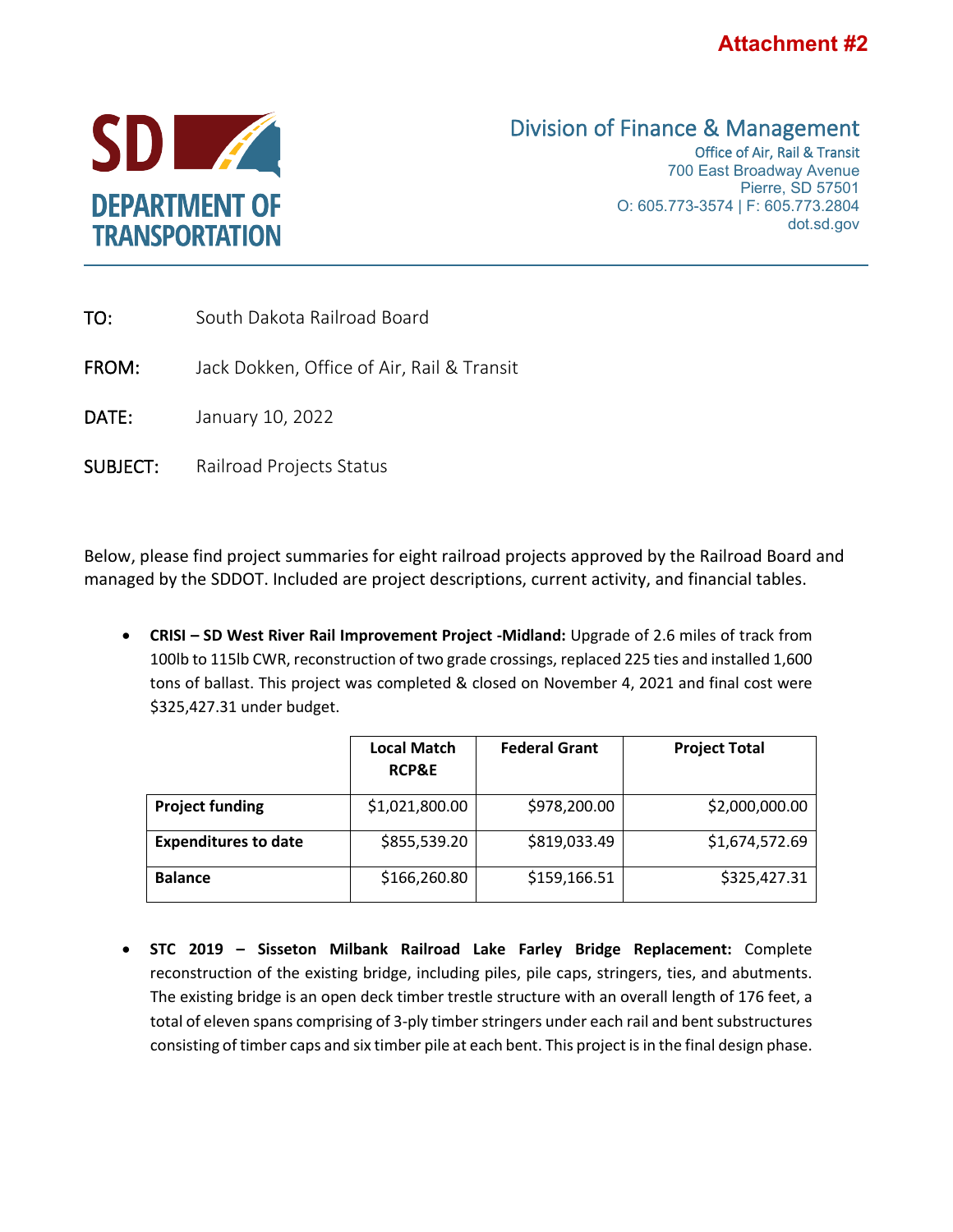|                             | <b>Local Match</b><br><b>SMRR</b> | <b>Federal Grant</b> | <b>Project Total</b> |
|-----------------------------|-----------------------------------|----------------------|----------------------|
| <b>Project funding</b>      | \$387,462.00                      | \$1,549,848.00       | \$1,937,310.00       |
| <b>Expenditures to date</b> | \$15,075.11                       | \$60,300.44          | \$75,375.55          |
| <b>Balance</b>              | \$372,386.89                      | \$1,489,547.56       | \$1,861,934.45       |

• **STC 2019 – Ellis & Eastern Sioux Falls Area Bridges:** Upgrade of three bridges in the Sioux Falls area. The scope of work for **Bridge P-106** includes adding another timber stringer cord, replacing timber pile caps, posting existing pile, replacing sway bracing and removal of debris around the bridge. The scope of work for **Bridge P-125** project includes removal of both existing timber approaches. The approaches would be replaced with steel piles, precast concrete abutments, precast concrete bent caps and precast solid slab beam spans. This project is in the final design phase.

|                             | <b>Local Match</b><br><b>E&amp;E RR</b> | <b>Federal Grant</b> | <b>Project Total</b> |
|-----------------------------|-----------------------------------------|----------------------|----------------------|
| <b>Project funding</b>      | \$979,960.00                            | \$3,919,840.00       | \$4,899,800.00       |
| <b>Expenditures to date</b> | \$18,957.39                             | \$75,829.56          | \$94,786.95          |
| <b>Balance</b>              | \$961,002.61                            | \$3,844,010.44       | \$4,805,013.05       |

• **STC 2019 – Belle Fourche Development Corporation Rail Park Expansion:** Construction of a new double siding and transload facility including almost 4,000 total feet of siding, access road and storm sewer drainage. The grading work has been completed and most of the materials have been delivered. The pre-construction meeting was held, and construction work is planned to begin in February, weather permitting.

|                             | <b>Local Match</b><br><b>BFDC</b> | <b>Federal Grant</b> | <b>Project Total</b> |
|-----------------------------|-----------------------------------|----------------------|----------------------|
| <b>Project funding</b>      | \$479,427.00                      | \$1,917,710.00       | \$2,397,137.00       |
| <b>Expenditures to date</b> | 79,265.18                         | \$317,060.68         | \$396,325.86         |
| <b>Balance</b>              | \$400,161.82                      | \$1,600,649.32       | \$2,000,811.14       |